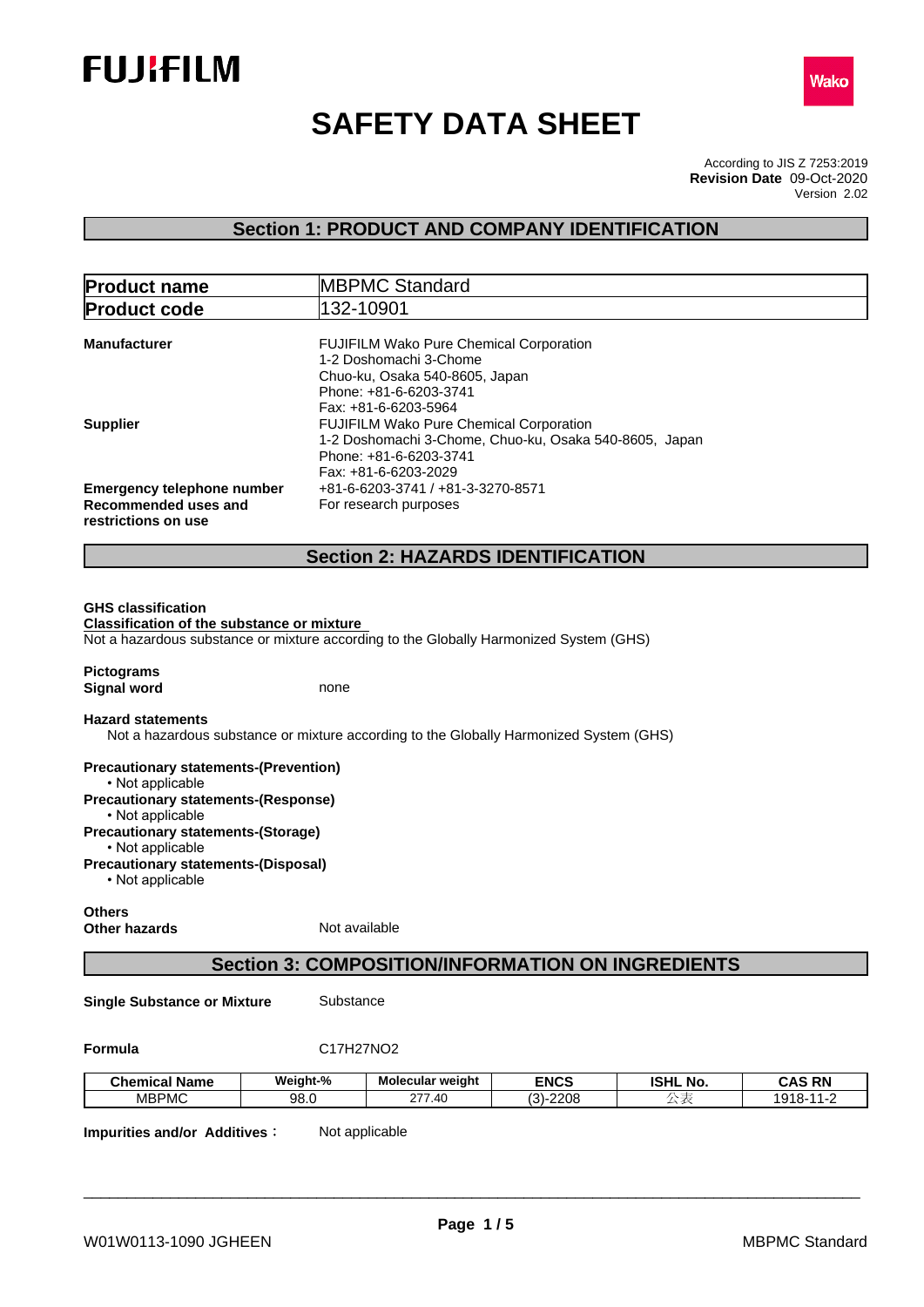## **Section 4: FIRST AID MEASURES**

#### **Inhalation**

Remove to fresh air. If symptoms persist, call a physician.

#### **Skin contact**

Wash off immediately with soap and plenty of water. If symptoms persist, call a physician.

#### **Eye contact**

IF IN EYES: Rinse cautiously with water for several minutes. Remove contact lenses, if present and easy to do. Continue rinsing. Immediate medical attention is required.

#### **Ingestion**

Rinse mouth. Never give anything by mouth to an unconscious person. Call a physician or poison control center immediately. Do not induce vomiting without medical advice.

#### **Protection of first-aiders**

Use personal protective equipment as required.

## **Section 5: FIRE FIGHTING MEASURES**

#### **Suitable extinguishing media**

Water spray (fog), Carbon dioxide (CO2), Foam, Extinguishing powder, Sand

**Unsuitable extinguishing media**

No information available

#### **Specific hazards arising from the chemical product**

Thermal decomposition can lead to release of irritating and toxic gases and vapors.

**Special extinguishing method**

#### No information available **Special protective actions for**

**fire-fighters**

Use personal protective equipment as required.Firefighters should wear self-contained breathing apparatus and full firefighting turnout gear.

## **Section 6: ACCIDENTAL RELEASE MEASURES**

## **Personal precautions, protective equipment and emergency procedures**

For indoor, provide adequate ventilation process until the end of working. Deny unnecessary entry other than the people involved by, for example, using a rope. While working, wear appropriate protective equipments to avoid adhering it on skin, or inhaling the gas. Work from windward, and retract the people downwind.

#### **Environmental precautions**

To be careful not discharged to the environment without being properly handled waste water contaminated.

#### **Methods and materials for contaminent and methods and materials for cleaning up**

Sweep up and gather scattered particles, and collect it in an empty airtight container.

#### **Recoverly, neutralization**

No information available

### **Secondary disaster prevention measures**

Clean contaminated objects and areas thoroughly observing environmental regulations.

## **Section 7: HANDLING AND STORAGE**

#### **Handling**

#### **Technical measures**

Avoid contact with strong oxidizing agents. Use with local exhaust ventilation.

### **Precautions**

Do not rough handling containers, such as upsetting, falling, giving a shock, and dragging. Prevent leakage, overflow, and scattering. Not to generate steam and dust in vain. Seal the container after use. After handling, wash hands and face, and then gargle. In places other than those specified, should not be smoking or eating and drinking. Should not be brought contaminated protective equipment and gloves to rest stops. Deny unnecessary entry of non-emergency personnel to the handling area.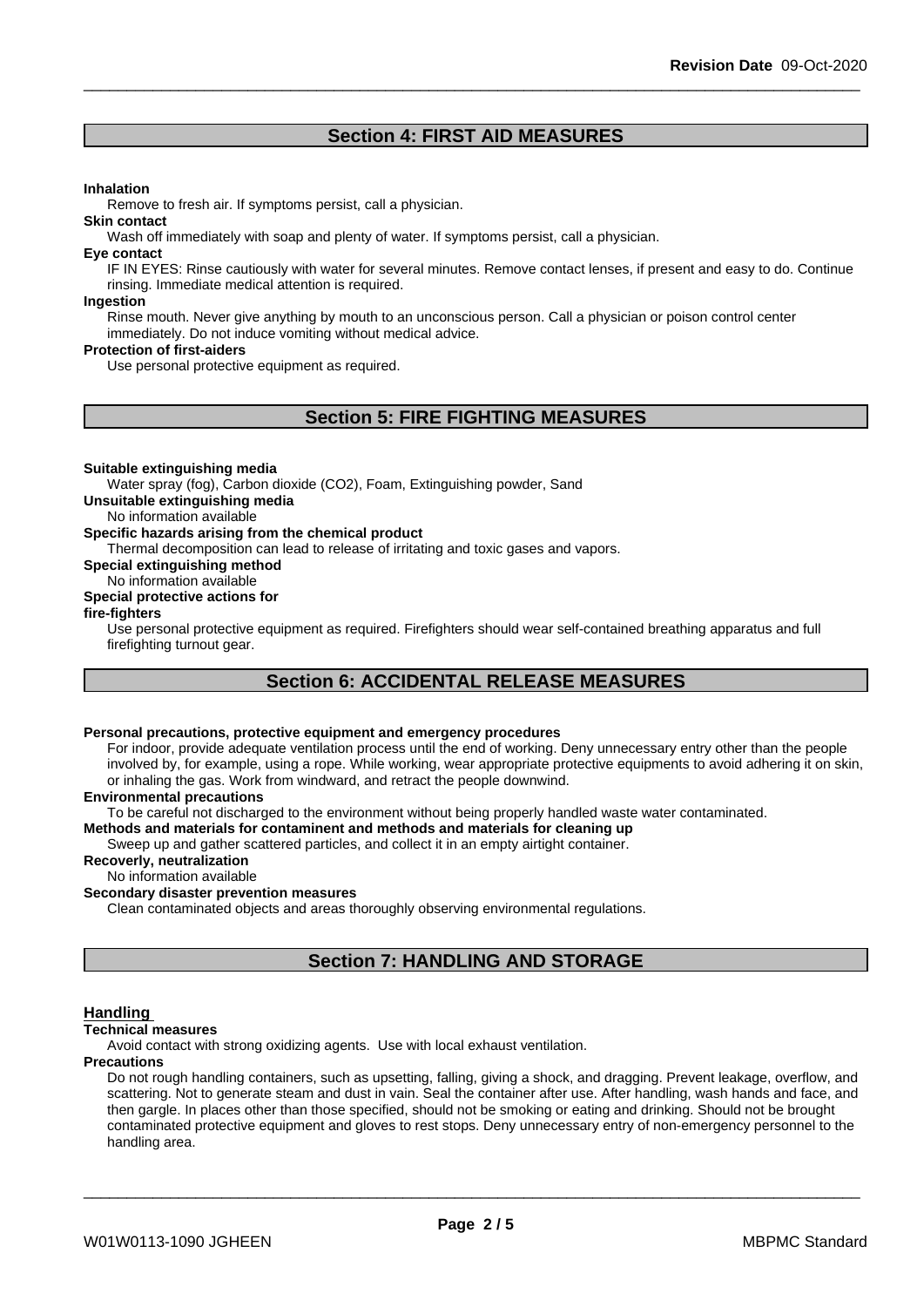#### **Safety handling precautions**

Use personal protective equipment as required. Avoid contact with skin, eyes or clothing.

## **Storage**

**Safe storage conditions Safe packaging material** Glass **Incompatible substances** Strong oxidizing agents

**Storage conditions** Keep container protect from light tightly closed. Store in a cool (2-10 °C) place.

## **Section 8: EXPOSURE CONTROLS/PERSONAL PROTECTION**

#### **Engineering controls**

In case of indoor workplace, seal the source or use a local exhaust system. Provide the safety shower facility, and handand eye-wash facility. And display their position clearly.

**Exposure limits** This product, as supplied, does not contain any hazardous materials with occupational exposure limits established by the region specific regulatory bodies.

**Personal protective equipment Respiratory protection** Dust mask **Hand protection** Protection gloves **Skinandbody protection** Long-sleeved work clothes

**Eye protection protective eyeglasses or chemical safety goggles** 

#### **General hygiene considerations**

Handle in accordance with good industrial hygiene and safety practice.

## **Section 9: PHYSICAL AND CHEMICAL PROPERTIES**

#### **Form**

| Color                                                  | white                         |
|--------------------------------------------------------|-------------------------------|
| Appearance                                             | crystals - crystalline powder |
| Odor                                                   | No data available             |
| Melting point/freezing point                           | 203 °C                        |
| Boiling point, initial boiling point and boiling range | No data available             |
| <b>Flammability</b>                                    | No data available             |
| <b>Evaporation rate:</b>                               | No data available             |
| Flammability (solid, gas):                             | No data available             |
| Upper/lower flammability or                            |                               |
| explosive limits                                       |                               |
| Upper:                                                 | No data available             |
| Lower:                                                 | No data available             |
| <b>Flash point</b>                                     | No data available             |
| Auto-ignition temperature:                             | No data available             |
| Decomposition temperature:                             | No data available             |
| рH                                                     | No data available             |
| Viscosity (coefficient of viscosity)                   | No data available             |
| <b>Dynamic viscosity</b>                               | No data available             |
| <b>Solubilities</b>                                    | acetone : soluble.            |
| n-Octanol/water partition coefficient: (log Pow)       | No data available             |
| Vapour pressure                                        | No data available             |
| <b>Specific Gravity / Relative density</b>             | No data available             |
| Vapour density                                         | No data available             |
| <b>Particle characteristics</b>                        | No data available             |
|                                                        |                               |

## **Section 10: STABILITY AND REACTIVITY**

### **Stability**

**Reactivity** No data available **Chemical stability** May be altered by light. **Hazardous reactions** None under normal processing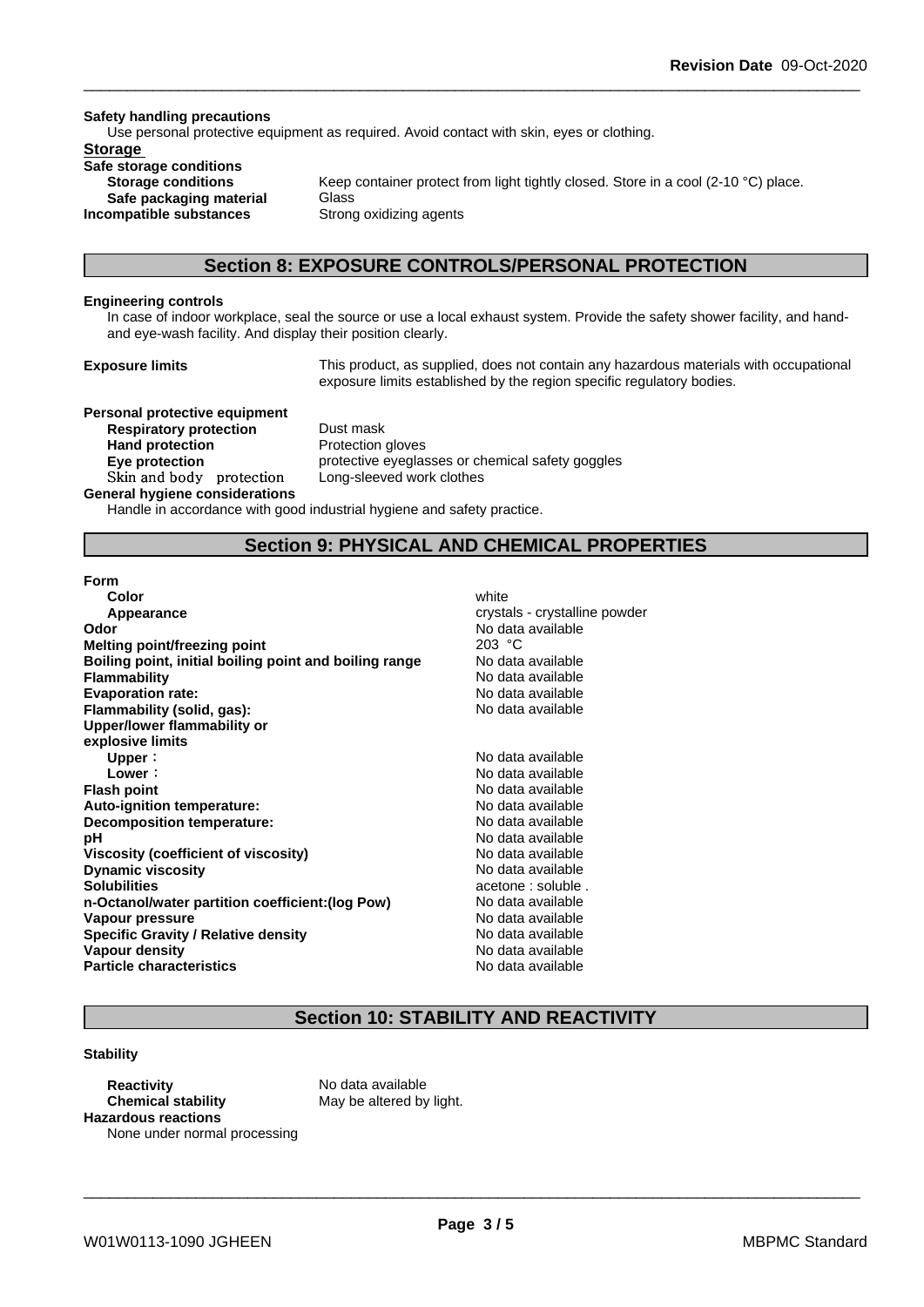**Conditions to avoid** Extremes of temperature and direct sunlight **Incompatible materials** Strong oxidizing agents **Hazardous decomposition products** Carbon monooxide (CO), Carbon dioxide (CO2), Nitrogen oxides (NOx)

## **Section 11: TOXICOLOGICAL INFORMATION**

| <b>Acute toxicity</b> |                     |                    |                                  |
|-----------------------|---------------------|--------------------|----------------------------------|
| <b>Chemical Name</b>  | Oral LD50           | <b>Dermal LD50</b> | <b>LC50</b><br><b>Inhalation</b> |
| <b>MBPMC</b>          | $>34600$ mg/kg(Rat) | 10250 ma/ka<br>Rat | N/A                              |

| <b>Skin irritation/corrosion</b>  | No data available |  |  |
|-----------------------------------|-------------------|--|--|
| Serious eye damage/ irritation    | No data available |  |  |
| Respiratory or skin sensitization | No data available |  |  |
| Reproductive cell mutagenicity    | No data available |  |  |
| Carcinogenicity                   | No data available |  |  |
| <b>Reproductive toxicity</b>      | No data available |  |  |
| <b>STOT-single exposure</b>       | No data available |  |  |
| <b>STOT-repeated exposure</b>     | No data available |  |  |
| <b>Aspiration hazard</b>          | No data available |  |  |

## **Section 12: ECOLOGICAL INFORMATION**

| <b>Ecotoxicity</b>                                                                                                        | No information available                                                                                     |
|---------------------------------------------------------------------------------------------------------------------------|--------------------------------------------------------------------------------------------------------------|
| Other data                                                                                                                | No data available                                                                                            |
| Persistence and degradability<br><b>Bioaccumulative potential</b><br><b>Mobility in soil</b><br>Hazard to the ozone layer | No information available<br>No information available<br>No information available<br>No information available |

## **Section 13: DISPOSAL CONSIDERATIONS**

#### **Waste from residues**

Disposal should be in accordance with applicable regional, national and local laws and regulations.

## **Contaminated container and contaminated packaging**

Disposal should be in accordance with applicable regional, national and local laws and regulations.

## **Section 14: TRANSPORT INFORMATION**

| <b>ADR/RID</b><br>UN number<br>Proper shipping name:<br>UN classfication<br><b>Subsidiary hazard class</b> | Not regulated<br>- |
|------------------------------------------------------------------------------------------------------------|--------------------|
| Packing group<br><b>Marine pollutant</b>                                                                   | Not applicable     |
| IMDG<br><b>UN number</b><br>Proper shipping name:<br><b>UN classfication</b>                               | Not regulated<br>- |